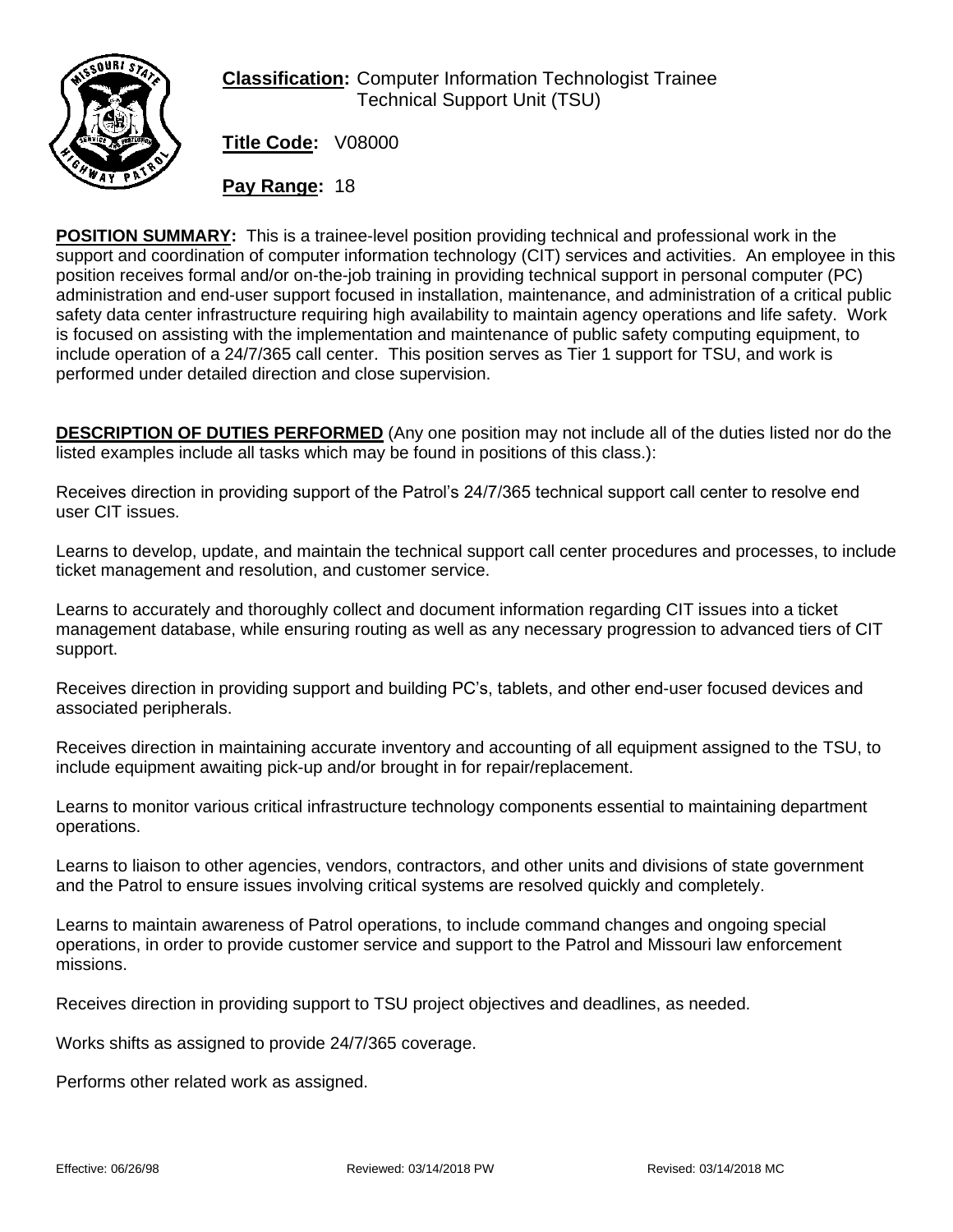**REQUIRED KNOWLEDGE, SKILLS, AND ABILITIES:** Knowledge of the general operating principles and capabilities of data processing hardware and software.

Knowledge of PC and operating system administration, as well as system analysis, troubleshooting, testing, and documentation.

Knowledge of general office practices and procedures.

Knowledge of customer service fundamentals, to include problem resolution, empathy, critical thinking and proper documentation of issues.

Knowledge of or ability to learn technical call center industry best practices and continuing trends and developments in computer hardware and software.

Knowledge of or ability to learn software reference libraries and related utility programs.

Knowledge of or ability to learn computer security systems and procedures.

Knowledge of or ability to learn file back-up, restore and archival processes, and principles of disaster recovery.

Knowledge of or ability to learn computer operating systems and various computer platforms.

Knowledge of or ability to learn the agency's automated information systems.

Knowledge of or ability to learn the agency's functions and their interrelationships.

Knowledge of or the ability to learn the information strategic planning process.

Knowledge of or the ability to learn the systems management process.

Possess excellent customer service and communication skills.

Possess good organizational skills.

Possess research and analysis skills.

Ability to learn to prepare and interpret end-user and PC support related documentation.

Ability to learn to prepare and maintain standards, policies, procedures, guidelines and technical manuals.

Ability to learn to troubleshoot and resolve hardware and/or software problems.

Ability to learn to operate basic office equipment as detailed in the description of duties.

Ability to handle restricted and confidential information in a professional manner and maintain the information as such.

Ability to communicate in English clearly and concisely, both orally and in writing.

Ability to establish and maintain harmonious working relations with others.